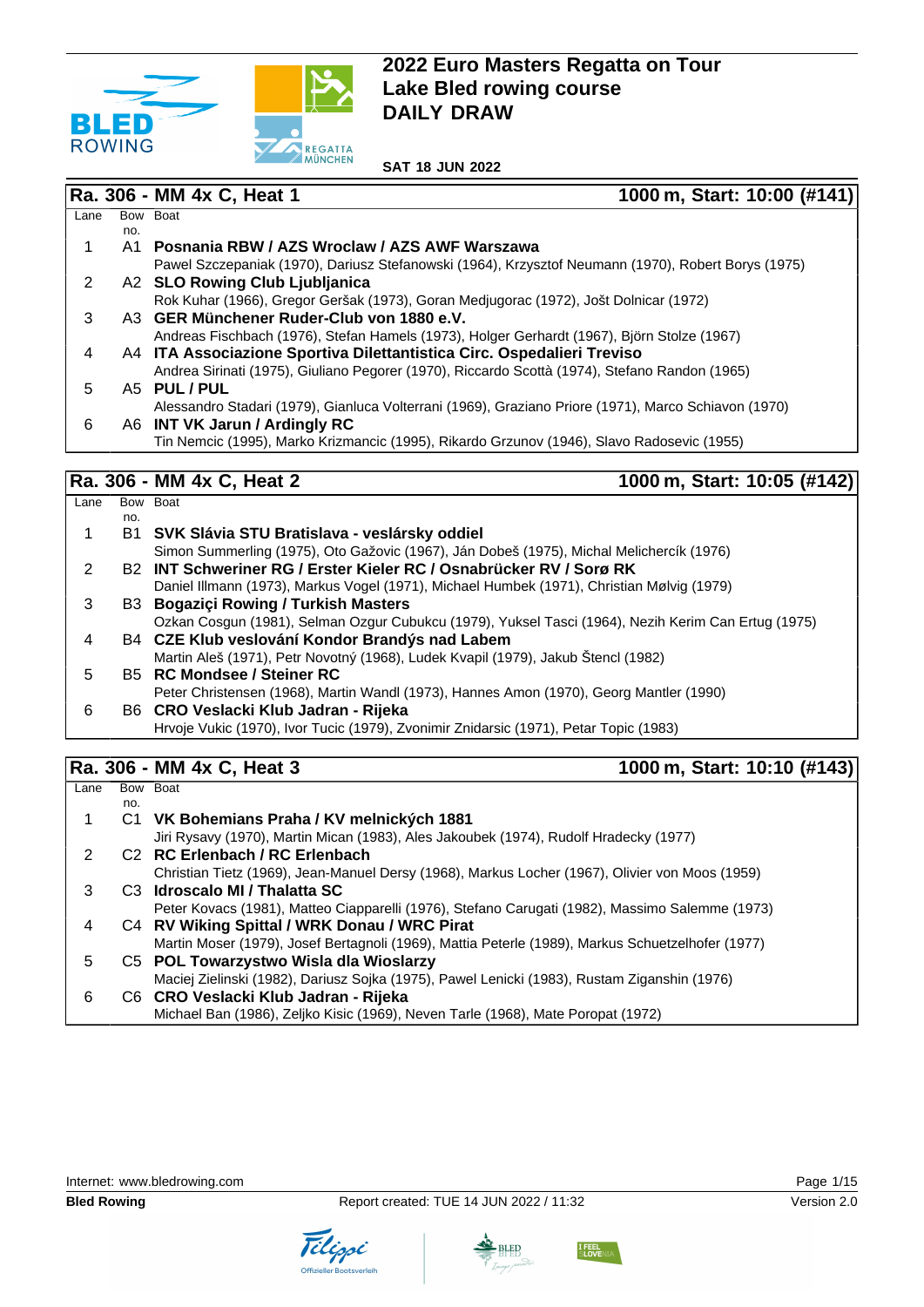

**SAT 18 JUN 2022**

|      |     | Ra. 307 - MM 2x F, Heat 1                       | 1000 m, Start: 10:15 (#144) |
|------|-----|-------------------------------------------------|-----------------------------|
| Lane |     | Bow Boat                                        |                             |
|      | no. |                                                 |                             |
|      | D1  | <b>POR VIANA Remadores do Lima</b>              |                             |
|      |     | Mario Fernandes (1957), Rui Sousa (1956)        |                             |
| 2    |     | D2 AUT Ruderverein Normannen Klosterneuburg     |                             |
|      |     | Franz Reil (1960), Gerold Pripfl (1954)         |                             |
| 3    |     | D3 RC Amicitia Bad Hersfeld / SV Energie Berlin |                             |
|      |     | Johannes Flicker (1958), Martin Schütze (1958)  |                             |
| 4    |     | D <sub>4</sub> SRB Veslacki klub Tamiš          |                             |
|      |     | Milan Puzic (1961), Jovan Opacic (1956)         |                             |
| 5    |     | D5 FRA Club de l'Aviron de Vichy                |                             |
|      |     | Patrick Vassort (1960), Jean Marc Fage (1957)   |                             |
|      |     | Ra. 307 - MM 2x F, Heat 2                       | 1000 m, Start: 10:20 (#145) |

| _ane | Bow | <b>Boat</b>                                         |
|------|-----|-----------------------------------------------------|
|      | no. |                                                     |
| 1    |     | E1 CZE Veslarský klub Slavia Praha                  |
|      |     | Jirí Knopp (1960), Josef Sulc (1958)                |
| 2    |     | E2 INT RV Neptun Konstanz / RC Kreuzlingen          |
|      |     | Herbert Rapp (1959), Paul Stahlberg (1959)          |
| 3    |     | E3 INT ADCJ Cerveira / Río Paraná Corrientes        |
|      |     | Henrique Baixinho (1961), Andres Madero (1957)      |
| 4    |     | E4 SC Berlin-Köpenick / RG Wiking                   |
|      |     | Matthias Andreowsky (1961), Lukasz Ostrowski (1958) |
| 5    |     | E5 GER Ruderclub Oberhavel Hennigsdorf e.V.         |
|      |     | Klaus Peukert (1954), Mike Jungermann (1966)        |

# **Ra. 307 - MM 2x F, Heat 3 1000 m, Start: 10:25 (#146)**

| Lane |     | Bow Boat                                       |
|------|-----|------------------------------------------------|
|      | no. |                                                |
|      | F1  | <b>POL AZS-AWF Warszawa</b>                    |
|      |     | Piotr Lojszczyk (1973), Jacek Dabrowski (1948) |
|      |     | F2 HSG der Uni Rostock / Neuruppiner RC        |
|      |     | Andreas Borgwardt (1964), Rudolf Insel (1957)  |
| з    |     | F3 WSV Ottensheim / 1. Wiener RC LIA           |
|      |     | Sigl Wolfgang (1972), Raimund Haberl (1949)    |
| 4    |     | F4 CZE Veslarský klub Bohemians Praha          |
|      |     | Vladimir Burda (1952), Jan Vesecky (1970)      |
| 5    |     | F5 WRK Donau / Steiner RC                      |
|      |     | Walter Vogel (1958), Walter Aigner (1964)      |
|      |     |                                                |

# **Ra. 307 - MM 2x F, Heat 4** 1000 m, Start: 10:30 (#147)

| Lane |     | Bow Boat                                                               |
|------|-----|------------------------------------------------------------------------|
|      | no. |                                                                        |
|      |     | G1 ITA Associazione Sportiva Dilettantistica Circ. Ospedalieri Treviso |
|      |     | Alessandro Gallo (1963), Giorgio Basso (1960)                          |
|      |     | G2 Limburger ClfW / Flörsheimer RV                                     |
|      |     | Klaus Schuy (1954), Erkut Tinaz (1969)                                 |
|      |     | G3 ITA CUS Milano                                                      |
|      |     | Lorenzo Invrea (1967), Enrico Consolandi (1957)                        |
|      |     | G4 ITA C.U.S. Pavia A.S.D.                                             |
|      |     | Massimo Lana (1962), Maurizio Losi (1962)                              |
|      |     |                                                                        |

Internet: [www.bledrowing.com](http://www.bledrowing.com) **Page 2/15** 







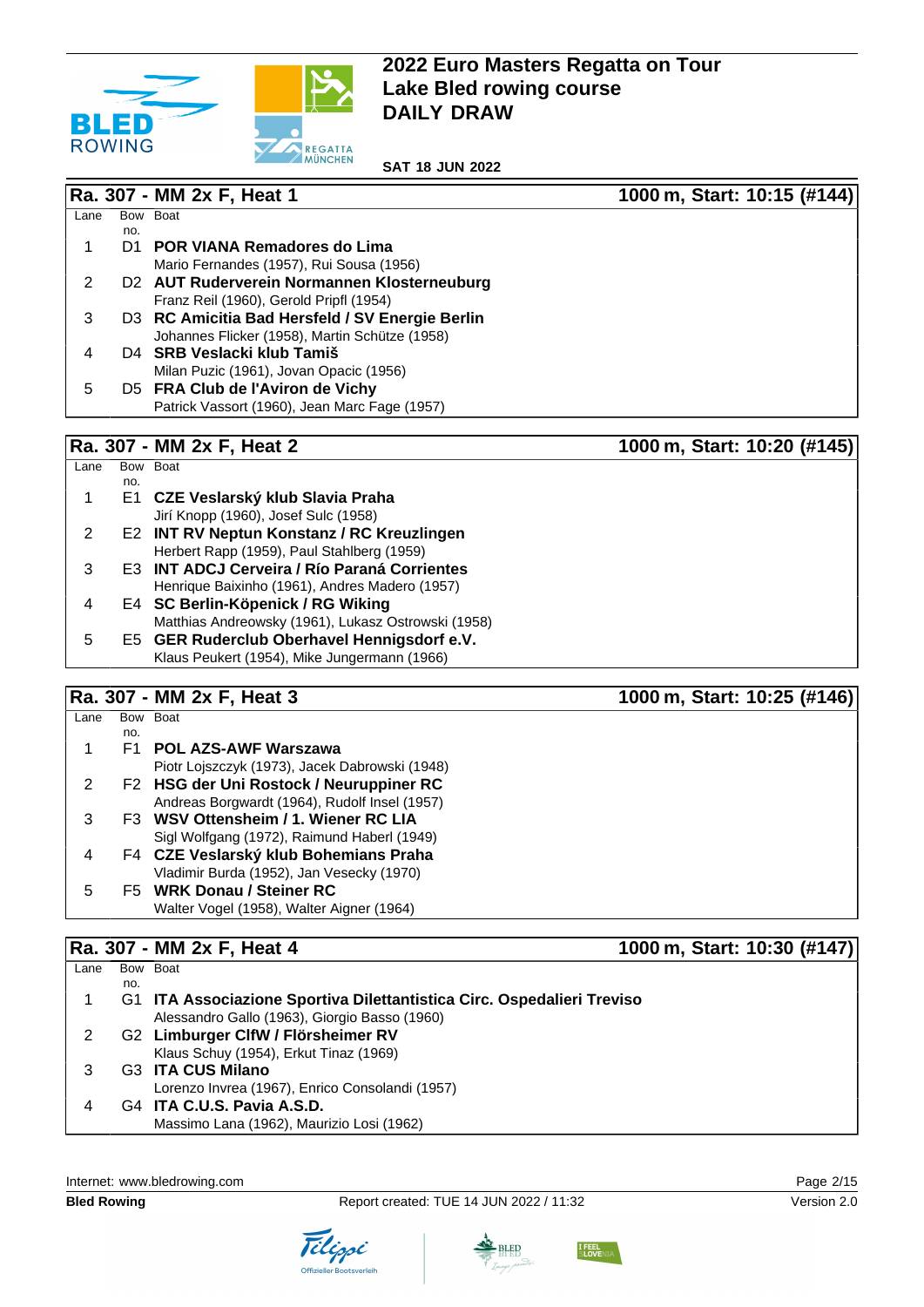

**SAT 18 JUN 2022**

|      |     | Ra. 301 - MM 1x B, Heat 1                          | 1000 m, Start: 10:40 (#148) |
|------|-----|----------------------------------------------------|-----------------------------|
|      |     |                                                    |                             |
| Lane |     | Bow Boat                                           |                             |
|      | no. |                                                    |                             |
|      | H1. | GER Rostocker Ruder-Club von 1885 e.V.             |                             |
|      |     | Axel Zimmermann (1968)                             |                             |
| 2    |     | H <sub>2</sub> POL Towarzystwo Wisla dla Wioslarzy |                             |
|      |     | Jacek Gustowski (1968)                             |                             |
| 3    |     | H3 IRL Galway Rowing Club                          |                             |
|      |     | Jim Breen (1970)                                   |                             |
| 4    |     | H4 GER Ruder-Union Arkona Berlin 1879 e.V.         |                             |
|      |     | Toni Czerr (1971)                                  |                             |
| 5    |     | H <sub>5</sub> GBR Thames RC                       |                             |
|      |     | Till Andreesen (1972)                              |                             |
| 6    |     | H6 GER Hannoverscher Ruder-Club von 1880 e.V.      |                             |
|      |     | Hendrik Schlaab (1972)                             |                             |

# **Ra. 301 - MM 1x B, Heat 2 1000 m, Start: 10:45 (#149)**

| Lane | Bow | <b>Boat</b>                                   |
|------|-----|-----------------------------------------------|
|      | no. |                                               |
|      | 11  | <b>POL AZS-AWF Warszawa</b>                   |
|      |     | Piotr Loiszczyk (1973)                        |
| 2    |     | I2 GER Ruderclub Oberhavel Hennigsdorf e.V.   |
|      |     | Andreas Köckeritz (1973)                      |
| 3    |     | 13 GER Neuruppiner Ruderclub e.V.             |
|      |     | Dirk Pfaffe (1973)                            |
| 4    |     | 14 GBR Poplar, Blackwall District Rowing Club |
|      |     | Dan Bartlett (1975)                           |
| 5    |     | 15 CRO Hrvatski Veslacki Klub Mornar          |
|      |     | Neven Bandalovic (1975)                       |
| 6    |     | 16 SLO Študentsko veslaško društvo            |
|      |     | Iztok Nipic (1976)                            |

### **Ra. 301 - MM 1x B, Heat 3 1000 m, Start: 10:50 (#150)**

#### $Lane$ no. Bow Boat 1 J1 **CZE TJ Lodní sporty Brno** Stanislav Kalvoda (1976) 2 J2 **GER Akademischer Ruderverein zu Leipzig e.V.** Bernhard Klöter (1977) 3 J3 **SWE Malmö Roddklubb** Danilo Sosa (1978) 4 J4 **DEN Sorø Roklub** Christian Mølvig (1979) 5 J5 **CRO Hrvatski Veslacki Klub Mornar** Davor Tadic (1979) 6 J6 **GER Ruder-Union Arkona Berlin 1879 e.V.** Daniel Lemke (1980)

Internet: [www.bledrowing.com](http://www.bledrowing.com) **Page 3/15** 





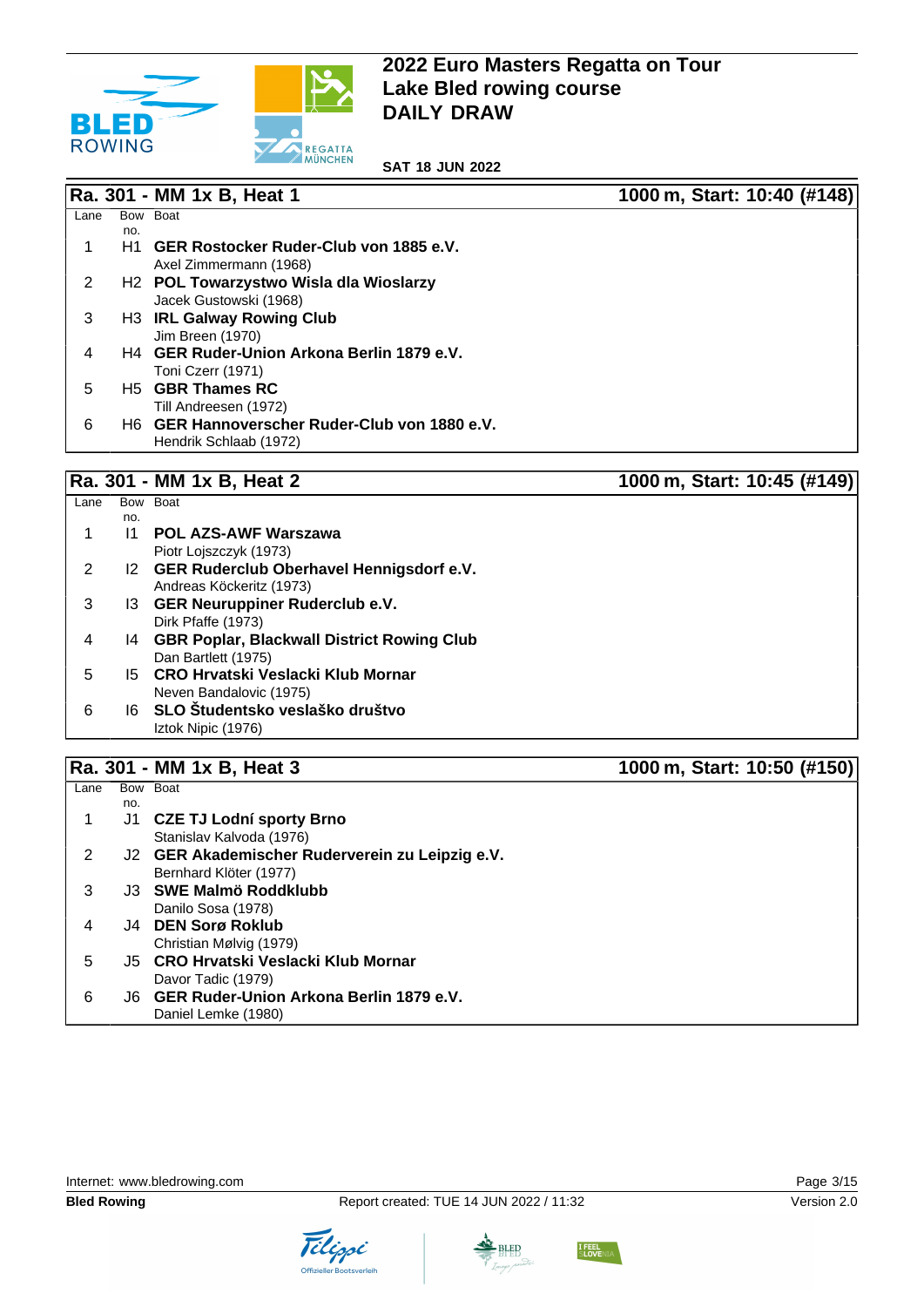

**SAT 18 JUN 2022**

|               |     | Ra. 301 - MM 1x B, Heat 4                | 1000 m, Start: 10:55 (#151) |
|---------------|-----|------------------------------------------|-----------------------------|
| Lane          |     | Bow Boat                                 |                             |
|               | no. |                                          |                             |
|               | K1  | <b>AUT Linzer Ruderverein Ister</b>      |                             |
|               |     | Antonis Gitsas (1981)                    |                             |
| $\mathcal{P}$ |     | K <sub>2</sub> ITA Idroscalo Club A.S.D. |                             |
|               |     | Peter Kovacs (1981)                      |                             |
| 3             |     | K3 TUR Bogaziçi Rowing Masters           |                             |
|               |     | Ozkan Cosgun (1981)                      |                             |
| 4             |     | K4 TUR altinboynuz spor kulübü           |                             |
|               |     | HALIL UNLU (1982)                        |                             |
| 5             |     | K5 CZE Veslarský klub Bohemians Praha    |                             |
|               |     | Martin Mican (1983)                      |                             |
|               |     |                                          |                             |

#### **Ra. 301 - MM 1x B, Heat 5 1000 m, Start: 11:00 (#152)**

| Lane | Bow | <b>Boat</b>                                    |
|------|-----|------------------------------------------------|
|      | no. |                                                |
| 1    | l 1 | <b>AUS Albert Park South Melbourne</b>         |
|      |     | Patricio Sepulveda (1983)                      |
| 2    |     | L2 GER Neuruppiner Ruderclub e.V.              |
|      |     | Oliver Papenbrock (1983)                       |
| 3    |     | L3 CRO Hrvatski Veslacki Klub Mornar           |
|      |     | Marko Pesic (1984)                             |
| 4    |     | L4 CRO Veslacki Klub Jadran - Rijeka           |
|      |     | Vinko Polic (1986)                             |
| 5    |     | <b>L5 GRO Veslacki Klub Zagreb (withdrawn)</b> |
|      |     | Goran Spaleta (1986)                           |

## **Ra. 303 - MW 8+ E, Heat 1000 m, Start: 11:10 (#153)**

| Lane |     | Bow Boat                                                                                                     |
|------|-----|--------------------------------------------------------------------------------------------------------------|
|      | no. |                                                                                                              |
|      |     | M1 INT VK Slavia Praha / VK Hodonín / WRC Pirat                                                              |
|      |     | Hana Drdáková (1959), Pavla Svitakova (1962), Michaela Mrhálková (1968), Stanislava Michnova (1959), Ivana   |
|      |     | Varhulíková (1963), Adriana Randall (1956), Jarmila Myslikova (1974), Hedvika Malecková (1972), Cox Oldriska |
|      |     | Pekna (1950)                                                                                                 |
|      |     | M2 LACA / Nogent-sur-Marne CN / Renneville VRAC du Lauragais / ACBB - B92 / VRAC / Marseille                 |
|      |     | <b>RC</b>                                                                                                    |
|      |     | Delphine Hermier (1970), Joelle Vielrecobre (1960), Elisabeth Delmas (1960), Marie-Christine Maheut (1963),  |
|      |     | Yasmine de Givré (1978), Patricke Dupré (1954), Florence Desgeorges (1972), Servane Lenne (1968),            |
|      |     | Cox Christian Gaignard (1957)                                                                                |
|      |     |                                                                                                              |

**Ra. 321 - MW 8+ A, Heat 1000 m, Start: 11:10 (#199)**

 $Lane$ no. Bow Boat 3 M3 **INT VK Jarun / VK Trešnjevka / Lillehammer RKK / VK Jadran - Zadar / VK Karlovac / VK Zagreb** Petra Nikic (1986), Marina Markes (1987), Ela Gracan (1993), Dora Segovic (1995), Paola Girotto (1994), Jelena Hadina (1993), Iva Karacic (1986), Lena Suzic (1993), Cox Ana Jovanovic (1995)





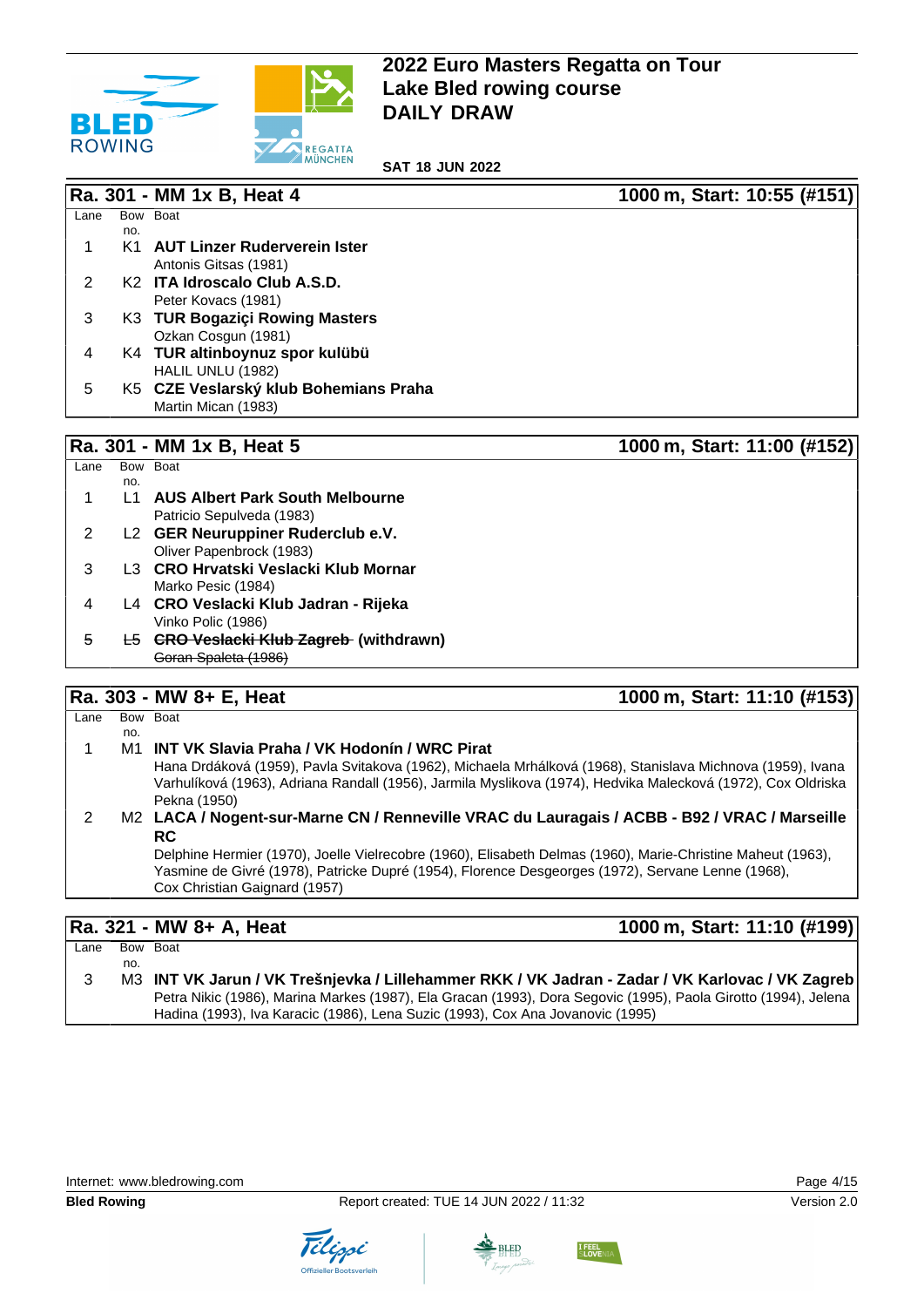

#### **Ra. 304 - MM 4+ D, Heat 1000 m, Start: 11:15 (#154)**

| Lane |     | Bow Boat                                                                                                      |
|------|-----|---------------------------------------------------------------------------------------------------------------|
|      | no. |                                                                                                               |
|      |     | N1 INT Riga Rowers Club / Zalgiris / RC 8+                                                                    |
|      |     | Artis Kamols (1967), Sigitas Jankunas (1966), Paulius Gasiunas (1967), Enrikas Marockinas (1969), Cox Birute  |
|      |     | Murnikoviene (1965)                                                                                           |
|      |     | N2 INT VK Zagreb / HAVK Mladost / Študentsko veslaško društvo                                                 |
|      |     | Mladen Lužaic (1968), Goran Polonji (1969), Igor Boraska (1970), Luka Cicin Sain (1974), Cox Dijana Brkljacic |
|      |     | (1974)                                                                                                        |

### **Ra. 305 - MM 2x H, Heat 1000 m, Start: 11:20 (#155)**

#### Lane Bow Boat no. 1 O1 **Quintin BC / Dart Totnes ARC** Tom Bishop (1947), Rod Stewart (1949) 2 O2 **Quintin BC / Upper Thames** Geoff Peel (1953), George Petelin (1944) 3 O3 **HUN Waatz Masters** Gábor Noé (1951), Tivadar Nógrádi (1951) 4 O4 **Upper Thames / Poplar BDRC** Lee Brown (1950), Bob Milligan (1952) 5 O5 **TJ Neratovice / TJ Lodní sporty Brno** Jaromír Brunhofer (1954), Jirí Ertel (1949) 6 O6 **INT ESV Schmöckwitz / RV Breda** Wolfgang Eschment (1951), Johan Bielderman (1953)

### **Ra. 308 - MM 4x A, Heat 1000 m, Start: 11:25 (#156)**

| Lane |     | Bow Boat                                                                                           |
|------|-----|----------------------------------------------------------------------------------------------------|
|      | no. |                                                                                                    |
|      |     | P1 RC Argo / VK Bled / RC Ljubljanica                                                              |
|      |     | Tomi Davidovic (1983), Matej Štravs (1983), Sébastien Janež (1976), Rok Ponikvar (1981)            |
|      |     | P2 Steiner RC / 1. Wiener RC LIA / WRC Pirat / WRV Ellida                                          |
|      |     | Georg Mantler (1990), Matthias Schreiner (1969), Mattia Peterle (1989), Georg Heiler (1993)        |
|      |     | P3 INT Linzer RV Ister / DLf Chiusi                                                                |
|      |     | Antonis Gitsas (1981), ALEXANDRU MIRCEA CONE (1993), EDOARDO SACCO (1994), MIRKO ROSSI (1977)      |
| 4    |     | P4 POL Warsaw Rowing Club                                                                          |
|      |     | Lukasz Wisniewski (1988), Waldemar Bulak (1985), Aleksander Rakutska (1995), Piotr Galeziak (1991) |

## **Ra. 309 - MW 2x B, Heat 1** 1000 m, Start: 11:35 (#157)

| Lane |     | Bow Boat                                                    |
|------|-----|-------------------------------------------------------------|
|      | no. |                                                             |
|      |     | Q1 RC Oberhavel Hennigsdorf / SV Energie Berlin             |
|      |     | Silke Schulze (1967), Sabine Winkler (1962)                 |
|      |     | Q2 AUT Erster Wiener Ruderclub LIA                          |
|      |     | Verica Bogdanov (1976), Claudia Wienert (1971)              |
| 3    |     | Q3 SV Energie Berlin / RU Arkona Berlin                     |
|      |     | Berit Becker (1966), Scarlett Gelleszun (1986)              |
| 4    |     | Q4 TUR Bogaziçi Rowing Masters                              |
|      |     | Sahika Suverce Korkmazer (1974), Özlem Özden Ulukapi (1980) |
| 5    |     | Q5 AUT Erster Wiener Ruderclub LIA                          |
|      |     | Karina Zehetner (1977), Fanni Hahn (1978)                   |
|      |     |                                                             |



Tilippi



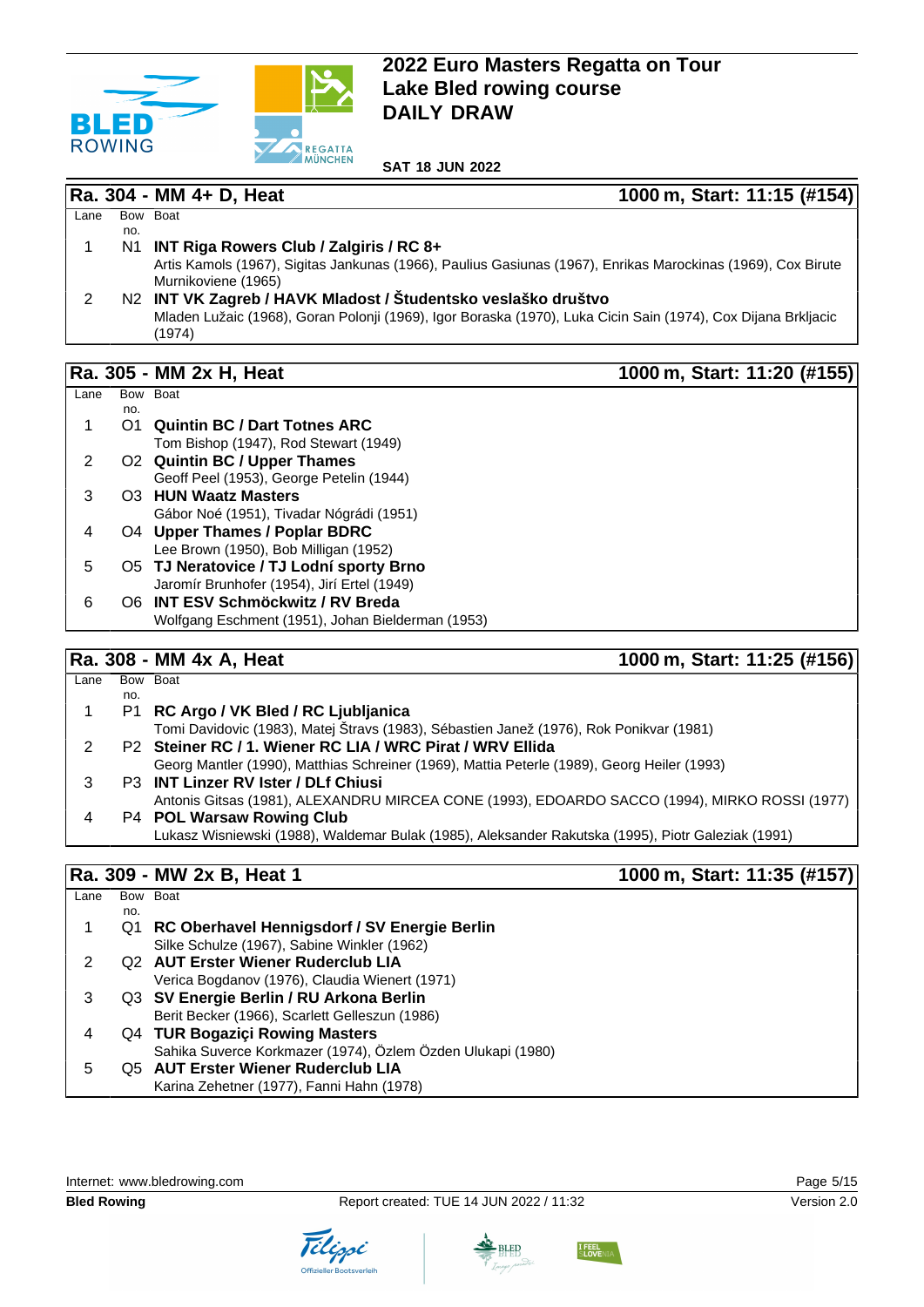

**SAT 18 JUN 2022**

#### **Ra. 309 - MW 2x B, Heat 2 1000 m, Start: 11:40 (#158)**

| Lane |     | Bow Boat                                                            |
|------|-----|---------------------------------------------------------------------|
|      | no. |                                                                     |
|      | R1  | ITA Associazione Sportiva Dilettantistica Circ. Ospedalieri Treviso |
|      |     | Elena Gagno (1982), Lisa De Vido (1977)                             |
|      |     | R2 HUN Csepel Evezos Klub SE                                        |
|      |     | Gitta Szöginé Barz (1976), Zsuzsanna Hajdú (1985)                   |
|      |     | R <sub>3</sub> Ichnusa CA / DLf Chiusi                              |
|      |     | Violante Lama (1980), Chiara Sacco (1983)                           |
| 4    |     | R4 Idroscalo MI / Cristoforo S                                      |
|      |     | Viktoria Kovacsne (1980), Lucrezia Lollio (1988)                    |
| 5    |     | R5 GER Kölner Ruderverein von 1877 e.V.                             |
|      |     | Wiebke Gebauer (1984), Sabrina Schoeps (1984)                       |

#### **Break 45 min**

## **Ra. 310 - MW 4x D, Heat 1** 1000 m, Start: 12:25 (#159)

| Lane |     | Bow Boat                                                                                                |
|------|-----|---------------------------------------------------------------------------------------------------------|
|      | no. |                                                                                                         |
|      |     | S1 INT Køge RK / Ridley Grad / Roforeningen KVIK                                                        |
|      |     | Anna Karina Gravad (1971), Mai-Britt Bille Nielsen (1960), Lynn Krahulec (1957), Marianne Becker (1962) |
| 2    |     | S2 INT ARC Würzburg / RV Neptun Konstanz / USV TU Dresden / RC Rotsee Luzern                            |
|      |     | Heidrun Hennings (1971), Karin Seeburger (1976), Veronika Zimmert (1940), Franziska Schönborn (1963)    |
| 3    |     | S3 Pirnaer RV / Meissner RC Neptun                                                                      |
|      |     | Kathrin Geffers (1961), Sabine Smolka (1968), Anett Machoy (1969), Jacqueline Seyfried (1969)           |
| 4    |     | S4 RSA Victoria Lake Rowing Club                                                                        |
|      |     | Gaynor Du Toit (1964), Anne Kilian (1964), Sue Gush (1965), Samantha Hudson (1983)                      |
| 5.   |     | S5 INT Nettuno CC / Nettuno TS / AZS AWF Warszawa / Retica Can.                                         |
|      |     | FRANCESCA LETTIG (1976), CRISTIANA RISMONDO (1966), Ulrike Fuhrmann (1963), Rayna Ivanova               |
|      |     | Stoytcheva (1972)                                                                                       |
|      |     |                                                                                                         |

# **Ra. 310 - MW 4x D, Heat 2 1000 m, Start: 12:30 (#160)**

| Lane |     | Bow Boat                                                                                                 |
|------|-----|----------------------------------------------------------------------------------------------------------|
|      | no. |                                                                                                          |
|      | T1. | ITA Associazione Sportiva Dilettantistica Circ. Ospedalieri Treviso                                      |
|      |     | Barbara Scalcinati (1969), Katia Pilla (1973), Laura Costa (1971), Maria Antonietta Russo (1966)         |
|      |     | T2 CZE Klub veslaru melnických 1881                                                                      |
|      |     | Dana Grudová (1958), Martina Martincova (1971), Jana Jakoubkova (1975), Petra Vránek Miratská (1975)     |
| 3    |     | T3 RC Hamm / RC Aschaffenburg / Frankfurter RG Germania / ARC Würzburg                                   |
|      |     | Jutta Lolies (1969), Carola Bösinger (1967), Christiane Huth (1980), Astrid Freyeisen (1969)             |
| 4    |     | T4 Külker EK / Budapest EE / EDF-DÉMÁSZ Szeged VSE / DUNA SK                                             |
|      |     | Dóra Császi (1968), Veronika Néma (1977), Edit Dr. Petrovszki (1970), Andrea Bosnyak (1967)              |
| ٠h   |     | T5 Pro Rekreatione / Gyori Vízügy-Spartacus EK / GYAC Evezos                                             |
|      |     | Kornelia Szasz (1967), Zsuzsanna Vinczéné Borbély (1974), Orsolya Klausz (1971), Zsuzsanna Rozmus (1974) |
|      |     |                                                                                                          |

# **Ra. 311 - MM 4- H, Heat 1000 m, Start: 12:35 (#161)**

| Lane |     | Bow Boat                                                                             |  |
|------|-----|--------------------------------------------------------------------------------------|--|
|      | no. |                                                                                      |  |
|      |     | U1 Dart Totnes ARC / Quintin BC / Poplar BDRC / Upper Thames                         |  |
|      |     | Rod Stewart (1949), Tom Bishop (1947), Bob Milligan (1952), Lee Brown (1950)         |  |
|      |     | U <sub>2</sub> INT Waatz Masters / 1. Wiener RC LIA / Ferencyárosi EC                |  |
|      |     | Tivadar Nógrádi (1951), Raimund Haberl (1949), András Vavra (1952), Gábor Noé (1951) |  |
|      |     |                                                                                      |  |







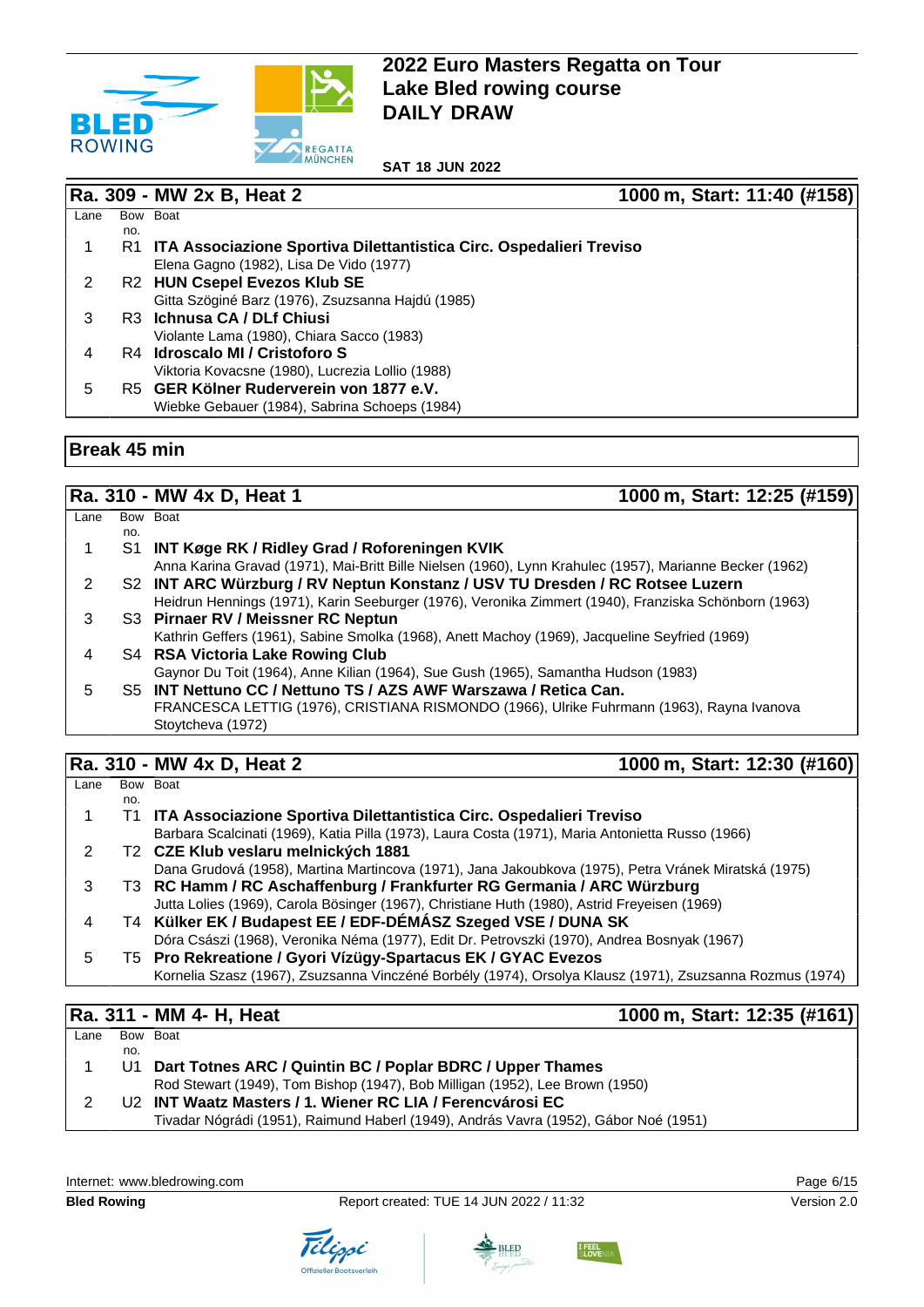

#### **Ra. 312 - MM 4+ B, Heat 1000 m, Start: 12:40 (#162)**

#### $Lane$ no. Bow Boat 1 V1 **INT Muegyetemi EC / Idroscalo MI** Gabor Belina (1976), Peter Kovacs (1981), Laszlo Horvath (1982), Andras Kerekes (1978), Cox Viktoria Kovacsne (1980) 2 V2 **CRO Veslacki Klub Zagreb (withdrawn)** Ante Ramadan (1976), Ante Murer (1982), Nikola Grbasic (1986), Matko Starcevic (1984), Cox Staša Vrbetic  $(1981)$

### **Ra. 313 - MM 4- E, Heat 1 1000 m, Start: 12:45 (#163)**

| Lane |     | Bow Boat                                                                                 |
|------|-----|------------------------------------------------------------------------------------------|
|      | no. |                                                                                          |
|      |     | W1 VK Jarun / VK Iktus                                                                   |
|      |     | Branko Kuzele (1963), Kerim Mujkic (1962), Branimir Pekic (1964), Mario Stašcik (1969)   |
| 2    |     | W <sub>2</sub> AUT Linzer Ruderverein Ister (withdrawn)                                  |
|      |     | Phil Stekl (1956), Robert Grieshofer (1971), Gunther Sames (1969), Heimo Hinterer (1965) |
|      |     | W3 Pirnaer RV / Meissner RC Neptun                                                       |
|      |     | Sven Fahner (1966), Lutz Hoffmann (1967), Thomas Hermann (1970), Thomas Winkler (1961)   |
| 4    |     | W <sub>4</sub> ITA C.U.S. Pavia A.S.D.                                                   |
|      |     | Andrea Dellacha (1970), Massimo Lana (1962), Maurizio Losi (1962), Paolo Carbone (1970)  |

# **Ra. 313 - MM 4- E, Heat 2 1000 m, Start: 12:50 (#164)**

| Lane |     | Bow Boat                                                                                   |
|------|-----|--------------------------------------------------------------------------------------------|
|      | no. |                                                                                            |
|      |     | X1 ARV zu Leipzig / Hallesche-Rvg. Böllberg u. Nelson                                      |
|      |     | Robin Eifert (1963), Bernhard Klöter (1977), Michael Schlüter (1965), Ulf Sauerbrey (1961) |
|      |     | X2 USV TU Dresden / Dresdner RV                                                            |
|      |     | Achim Schulze (1965), Michael Hanisch (1965), Olaf Kaulfuß (1966), Steffen Merz (1971)     |
| З    |     | X3 CRO Hrvatski Veslacki Klub Mornar                                                       |
|      |     | Damir Rakocija (1968), Mario Negotic (1962), Goran Grgurinovic (1964), Alen Jelic (1973)   |
| 4    |     | X4 INT Donau-RC Ingolstadt / GYAC                                                          |
|      |     | Ingo Berg (1967), Jan Oksche (1959), Tamás Fazekas (1973), Péter Lacsik (1969)             |
|      |     |                                                                                            |

# **Ra. 316 - MW 2- E, Heat 1000 m, Start: 12:55 (#165)**

| Lane |     | Bow Boat                                             |
|------|-----|------------------------------------------------------|
|      | no. |                                                      |
|      | Υ1  | Armida SC / Canottieri Caprera                       |
|      |     | Isabella Chiappino (1956), Alessandra Sereno (1966)  |
|      |     | Y2 CZE TJ Jiskra Trebon                              |
|      |     | Dagmar Fialova (1961), Magdalena Gutwillinger (1962) |
|      |     | Y3 CZE Veslarský klub Bohemians Praha                |
|      |     | Zdenka Sieberova (1957), Marie Zeithamlová (1968)    |
|      |     | Y4 Strathclyde Park RC / Upper Thames                |
|      |     | Ailie Ord (1962), Sarah Pollok-Morris (1970)         |







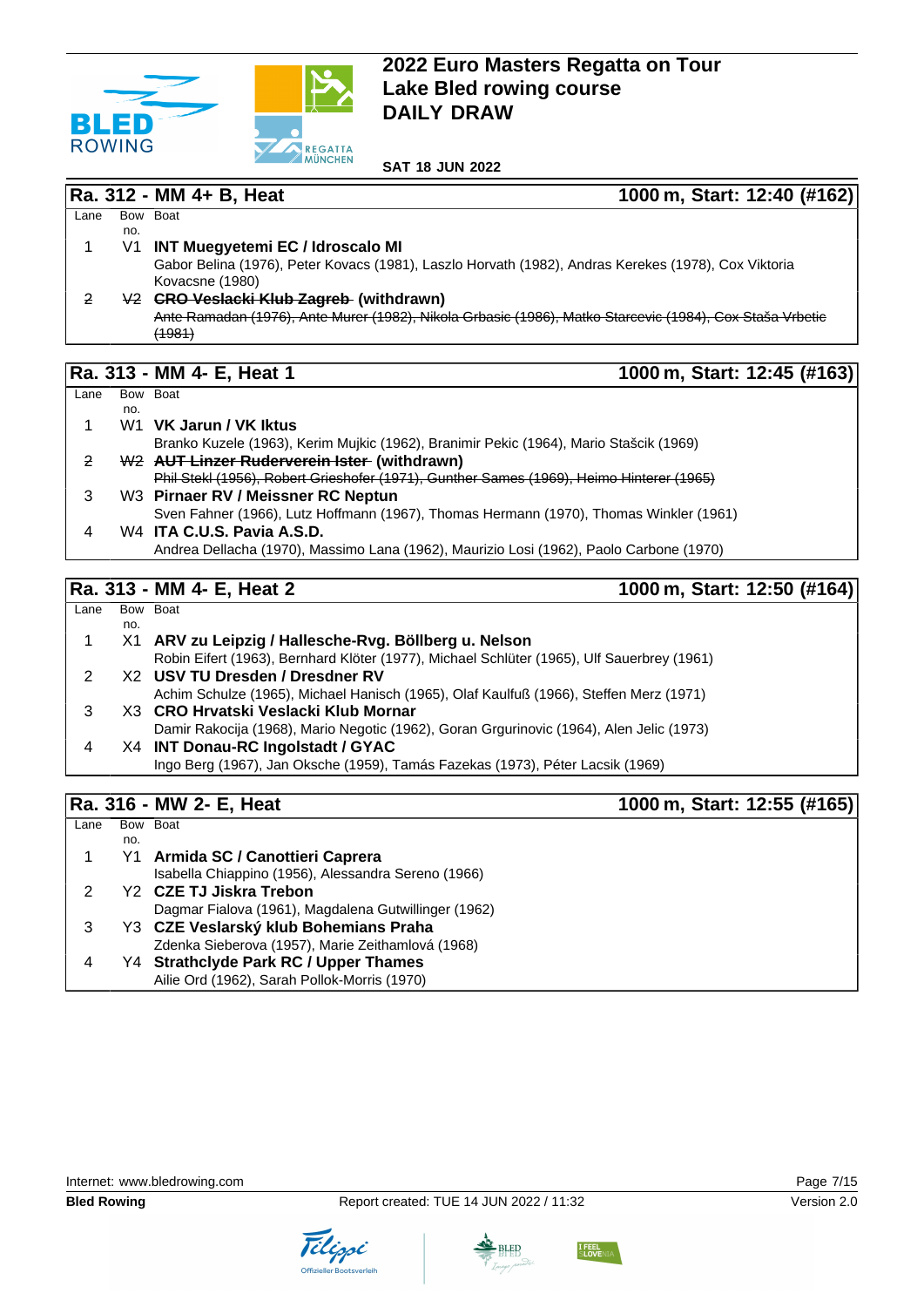

**SAT 18 JUN 2022**

|                |     | Ra. 317 - MW 1x C, Heat 1                                 | 1000 m, Start: 13:00 (#166) |
|----------------|-----|-----------------------------------------------------------|-----------------------------|
| Lane           |     | Bow Boat                                                  |                             |
| 1              | no. | Z1 GER Sportverein Energie Berlin e.V. Abt. Rudern        |                             |
|                |     | Sabine Winkler (1962)                                     |                             |
| $\overline{2}$ |     | Z2 GER Sportverein Energie Berlin e.V. Abt. Rudern        |                             |
|                |     | Berit Becker (1966)                                       |                             |
| 3              |     | Z3 GER Meissner Ruderclub Neptun 1882 e.V.                |                             |
|                |     | Franziska Lange (1968)                                    |                             |
| 4              |     | Z4 USA All-American Rowing Camp                           |                             |
|                |     | Penny Luong (1973)                                        |                             |
|                |     |                                                           |                             |
|                |     | Ra. 317 - MW 1x C, Heat 2                                 | 1000 m, Start: 13:05 (#167) |
| Lane           | no. | Bow Boat                                                  |                             |
| 1              |     | A1 AUT Ruderverein Wiking Bregenz                         |                             |
|                |     | Ute Simma (1974)                                          |                             |
| $\overline{2}$ |     | A2 GER Frankfurter Rudergesellschaft 'Germania' 1869 e.V. |                             |
|                |     | Anna Warnke (1974)                                        |                             |
| 3              |     | A3 SUI Ruderclub Kreuzlingen                              |                             |
|                |     | Carola Grummt (1976)                                      |                             |
| 4              |     | A4 USA Cambridge Boat Club (USA)                          |                             |
|                |     | Elizabeth Avery (1977)                                    |                             |
|                |     |                                                           |                             |
|                |     | Ra. 318 - MLW 1x C, Heat                                  | 1000 m, Start: 13:10 (#168) |
| Lane           | no. | Bow Boat                                                  |                             |
| 1              |     | <b>B1 POL AZS-AWF Warszawa</b>                            |                             |
|                |     | Ulrike Fuhrmann (1963)                                    |                             |
| $\overline{2}$ |     | <b>B2 RSA Victoria Lake Rowing Club</b>                   |                             |
|                |     | Samantha Johnson (1966)                                   |                             |
| 3              |     | B3 GER Breisacher Ruderverein e.V.                        |                             |
|                |     | Susanne Schäfer (1970)                                    |                             |
| 4              |     | <b>B4 AUT Ruderclub Graz</b>                              |                             |
|                |     | Manuela Helbig (1970)                                     |                             |
| 5              |     | <b>B5 GBR Poplar, Blackwall District Rowing Club</b>      |                             |
|                |     | Bernarda Elizondo (1971)                                  |                             |

### **Lunch Break 110min**

#### **Ra. 320 - MM 4+ G, Heat 1000 m, Start: 15:00 (#169)**  $Lane$ no. Bow Boat 1 C1 **Upper Thames / Quintin BC / Poplar BDRC / Mortlake AABC** George Petelin (1944), Lee Brown (1950), Geoff Peel (1953), Dan Bartlett (1975), Cox Hillary Cook (1958) 2 C2 **INT RV Normannen Klosterneuburg / RG Wiking / WRC Donaubund / 1. Wiener RC LIA** Fritz Kutmon (1952), Lukasz Ostrowski (1958), Rainer Wittenhagen (1956), Andreas Kral (1961), Cox Hannah Engelmaier (1991)





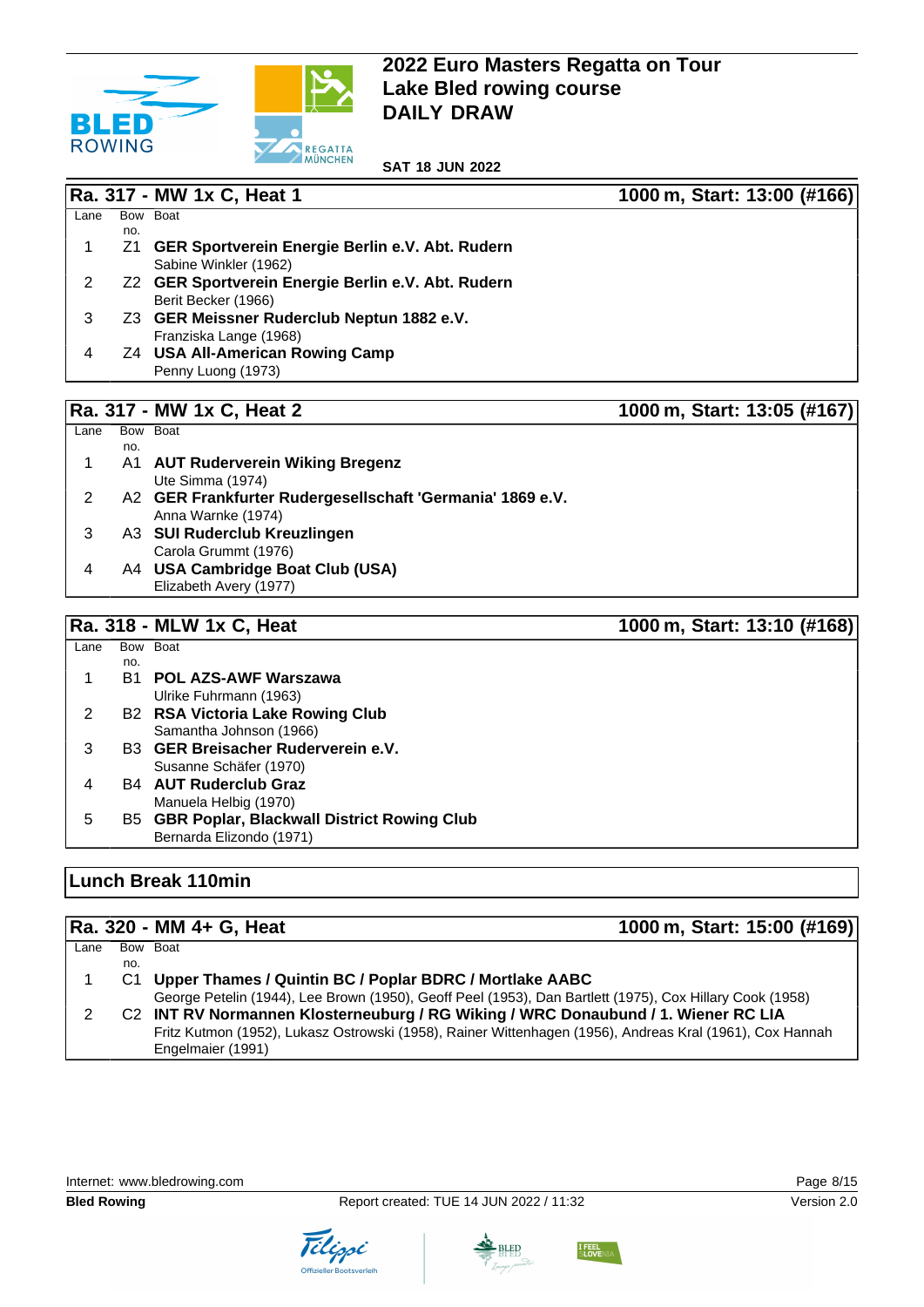

**SAT 18 JUN 2022**

|      |     | Ra. 322 - MM 1x D, Heat 1                           | 1000 m, Start: 15:15 (#170) |
|------|-----|-----------------------------------------------------|-----------------------------|
| Lane |     | Bow Boat                                            |                             |
|      | no. |                                                     |                             |
|      | D1. | <b>SUI Ruderclub Baden</b>                          |                             |
|      |     | Ewald Grobert (1962)                                |                             |
| 2    |     | D2 HUN EDF-DEMASZ Szeged Vizisport Egyesület        |                             |
|      |     | László Varga (1963)                                 |                             |
| 3    |     | D3 CRO Hrvatski Veslacki Klub Mornar                |                             |
|      |     | Goran Rakocija (1963)                               |                             |
| 4    |     | D4 GER Landshuter Ruderverein 1952 e.V. (withdrawn) |                             |
|      |     | Olaf Klein (1964)                                   |                             |
| 5    |     | D5 AUT Steiner Ruder Club                           |                             |
|      |     | Walter Aigner (1964)                                |                             |
| 6    |     | D6 POL AZS Wroclaw                                  |                             |
|      |     | Dariusz Stefanowski (1964)                          |                             |
|      |     |                                                     |                             |
|      |     | Ra. 322 - MM 1x D, Heat 2                           | 1000 m, Start: 15:20 (#171) |

| Lane |     | Bow Boat                                                   |
|------|-----|------------------------------------------------------------|
|      | no. |                                                            |
| 1    |     | E1 GER Dormagener Ruder-Gesellschaft 'Bayer' e.V.          |
|      |     | Ulf Ladermann (1964)                                       |
| 2    |     | <b>E2 AUT Ruderverein Wiking Bregenz</b>                   |
|      |     | Günther Wetschnig (1965)                                   |
| 3    |     | E3 GER Universitätssportverein TU Dresden e.V. Abt. Rudern |
|      |     | Olaf Kaulfuß (1966)                                        |
| 4    |     | E4 GER Ruderclub Oberhavel Hennigsdorf e.V.                |
|      |     | Thomas Schulze (1966)                                      |
| 5    |     | E5 DEN Sorø Roklub                                         |
|      |     | klaus Rasmussen (1967)                                     |
| 6    |     | E6 HUN Pro Rekreatione Nonprofit Kft.                      |
|      |     | Zsolt Vecsei (1967)                                        |
|      |     |                                                            |

# **Ra. 322 - MM 1x D, Heat 3 1000 m, Start: 15:25 (#172)**

| Lane |     | Bow Boat                                              |
|------|-----|-------------------------------------------------------|
|      | no. |                                                       |
|      |     | F1 SLO Rowing Club Argo                               |
|      |     | Igor Bozeglav (1968)                                  |
| 2    |     | F2 CRO Veslacki Klub Jadran - Rijeka                  |
|      |     | Neven Tarle (1968)                                    |
| 3    |     | F3 LTU Vilnius Masters Rowing Club Zalgiris           |
|      |     | Arvydas Ostapenka (1968)                              |
| 4    |     | F4 GER Münchener Ruder-Club von 1880 e.V. (withdrawn) |
|      |     | Abel Archundia (1968)                                 |
| 5    |     | F5 SRB Veslacki klub Tamiš                            |
|      |     | Bosko Bielajac (1969)                                 |
| 6    |     | F6 CRO Veslacki Klub Jadran - Rijeka                  |
|      |     | Zeljko Kisic (1969)                                   |

Tilippi

Internet: [www.bledrowing.com](http://www.bledrowing.com) **Page 9/15** 

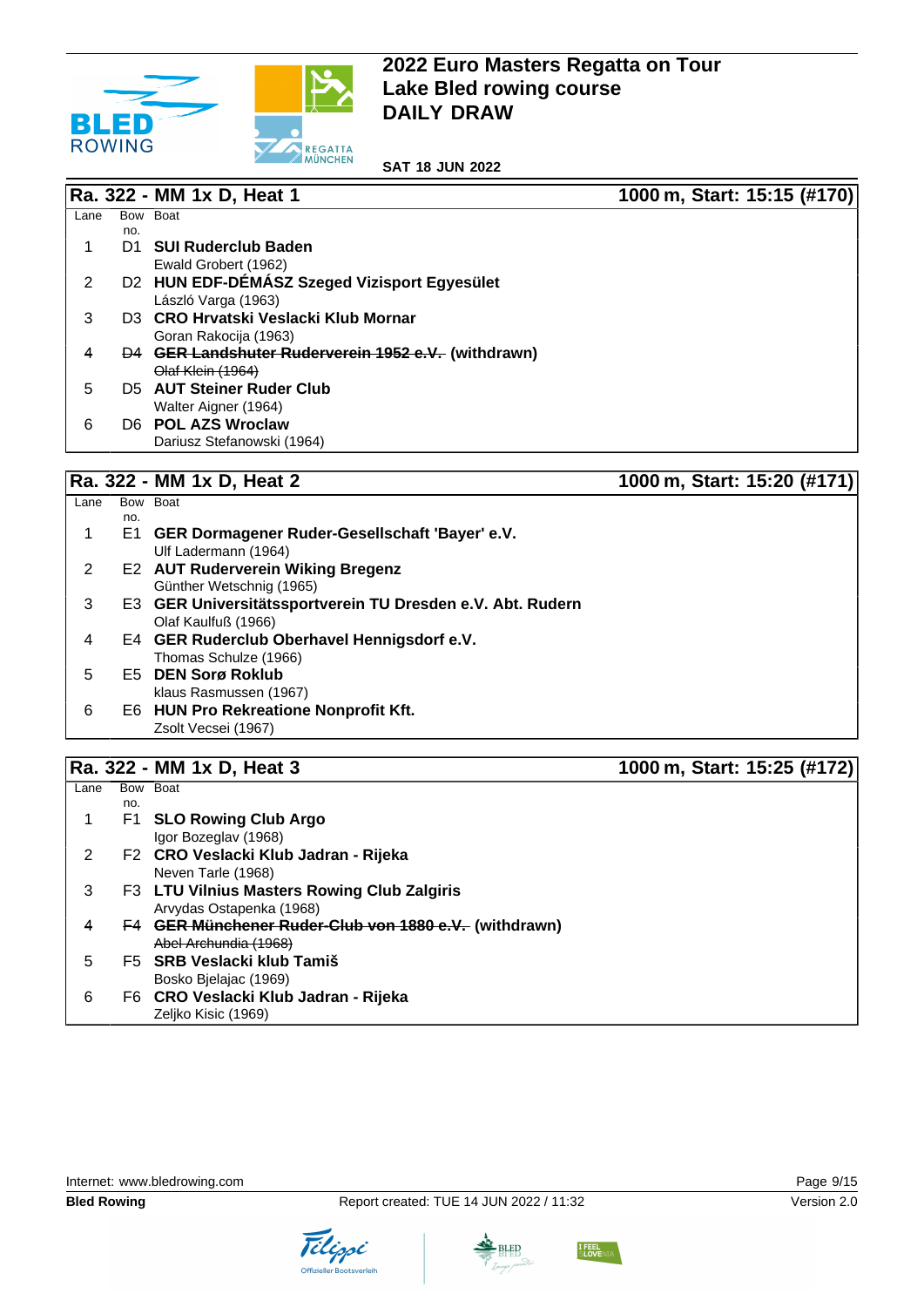

**SAT 18 JUN 2022**

|      |     | Ra. 322 - MM 1x D, Heat 4                                 | 1000 m, Start: 15:30 (#173) |
|------|-----|-----------------------------------------------------------|-----------------------------|
| Lane |     | Bow Boat                                                  |                             |
|      | no. |                                                           |                             |
|      | G1  | CRO Hrvatski Veslacki Klub Mornar                         |                             |
|      |     | Almir Mahmutovic (1969)                                   |                             |
| 2    |     | G <sub>2</sub> AUT Erster Wiener Ruderclub LIA            |                             |
|      |     | Matthias Schreiner (1969)                                 |                             |
| 3    |     | G3 GER Frankfurter Rudergesellschaft 'Germania' 1869 e.V. |                             |
|      |     | Jürgen Blatzheim (1969)                                   |                             |
| 4    |     | G4 GER Frankfurter Rudergesellschaft 'Germania' 1869 e.V. |                             |
|      |     | Volkhardt Kempf (1969)                                    |                             |
| 5    |     | G5 CZE Veslarský klub Bohemians Praha                     |                             |
|      |     | Jiri Rysavy (1970)                                        |                             |
| 6    |     | G6 CZE Veslarský klub Bohemians Praha                     |                             |
|      |     | Jan Vesecky (1970)                                        |                             |
|      |     |                                                           |                             |

# **Ra. 322 - MM 1x D, Heat 5 1000 m, Start: 15:35 (#174)**

| Lane | <b>Bow</b> | <b>Boat</b>                                               |
|------|------------|-----------------------------------------------------------|
|      | no.        |                                                           |
|      |            | H <sub>1</sub> AUT Ruderclub Graz                         |
|      |            | Michael Helbig (1970)                                     |
| 2    |            | H <sub>2</sub> IRL Galway Rowing Club                     |
|      |            | Jim Breen (1970)                                          |
| 3    |            | H3 HUN Szegedi Vízisport Egyesület                        |
|      |            | György Fogarasi (1970)                                    |
| 4    |            | <b>H4 POL Posnania RBW Poznan</b>                         |
|      |            | Pawel Szczepaniak (1970)                                  |
| 5    |            | H <sub>5</sub> GER Osnabrücker Ruder-Verein e.V.          |
|      |            | Michael Humbek (1971)                                     |
| 6    |            | H <sub>6</sub> GER Erster Kieler Ruder-Club von 1862 e.V. |
|      |            | Markus Vogel (1971)                                       |

# **Ra. 322 - MM 1x D, Heat 6 1000 m, Start: 15:40 (#175)**

| Lane | Bow | <b>Boat</b>                                   |
|------|-----|-----------------------------------------------|
|      | no. |                                               |
|      | 11  | <b>SLO Rowing Club Ljubljanica</b>            |
|      |     | Dejan Butinar (1971)                          |
| 2    |     | 12 GER Ruder-Union Arkona Berlin 1879 e.V.    |
|      |     | Toni Czerr (1971)                             |
| 3    |     | 13 GBR Thames RC                              |
|      |     | Till Andreesen (1972)                         |
| 4    |     | 14 CRO Veslacki Klub Jadran - Rijeka          |
|      |     | Mate Poropat (1972)                           |
| 5    |     | 15 GER Hannoverscher Ruder-Club von 1880 e.V. |
|      |     | Hendrik Schlaab (1972)                        |





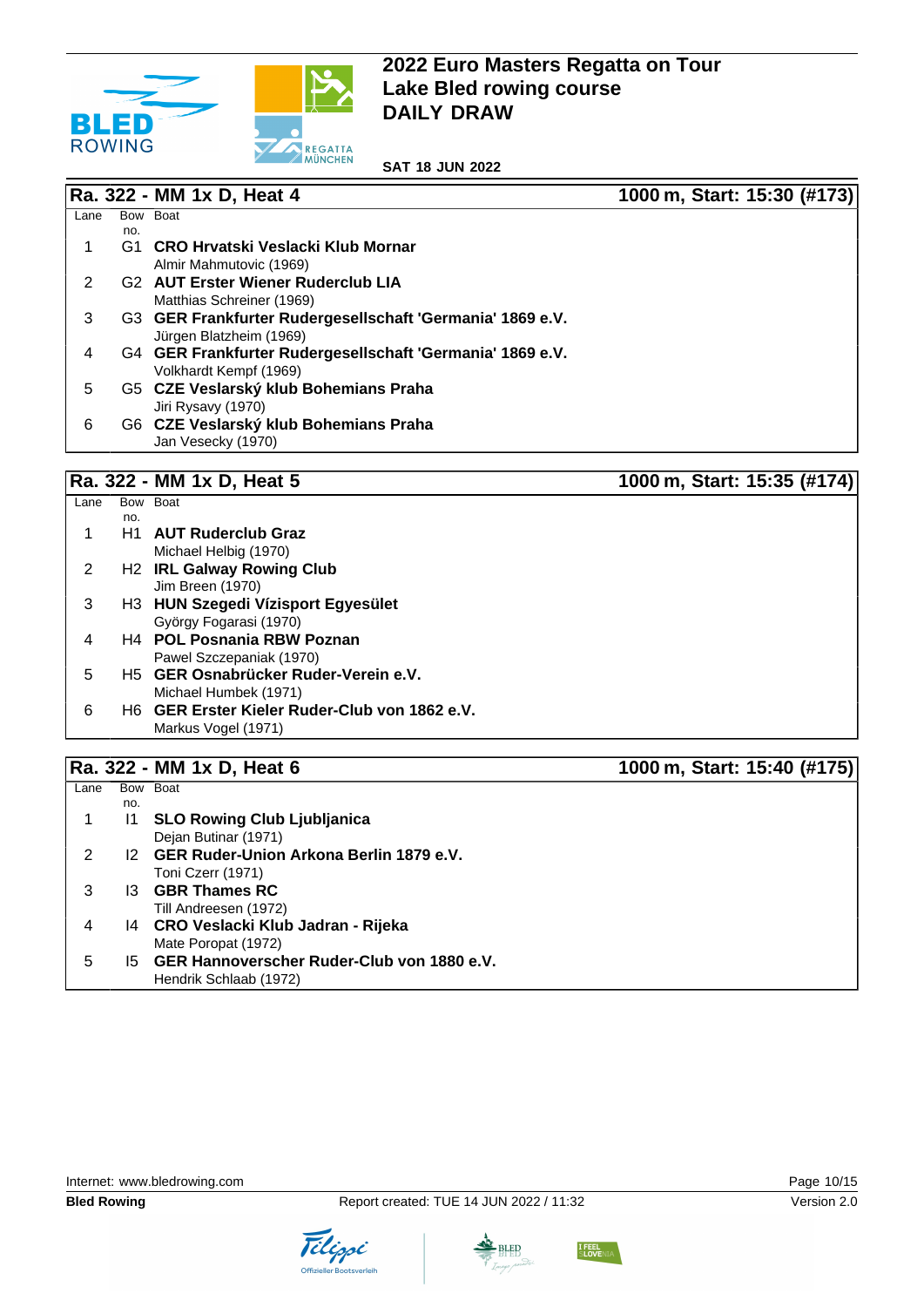

**SAT 18 JUN 2022**

|                         |     | Ra. 326 - MM 4- B, Heat 1<br>1000 m, Start: 15:50 (#176)                                                                            |
|-------------------------|-----|-------------------------------------------------------------------------------------------------------------------------------------|
| Lane                    |     | Bow Boat                                                                                                                            |
|                         | no. |                                                                                                                                     |
| 1                       | J1  | CRO Veslacki Klub Jadran - Rijeka                                                                                                   |
| $\overline{2}$          |     | Andrej Smilovic (1964), Boris Glažar (1980), Predrag Krndija (1971), Dorian Radovcic (1975)<br>J2 Bogaziçi Rowing / Turkish Masters |
|                         |     | Ozkan Cosgun (1981), Selman Ozgur Cubukcu (1979), Yuksel Tasci (1964), Nezih Kerim Can Ertug (1975)                                 |
| 3                       |     | J3 POL Towarzystwo Wisla dla Wioslarzy                                                                                              |
|                         |     | Jacek Gustowski (1968), Dariusz Sojka (1975), Maciej Zielinski (1982), Rustam Ziganshin (1976)                                      |
| 4                       |     | J4 INT Muegyetemi EC / Idroscalo MI                                                                                                 |
|                         |     | Gabor Belina (1976), Laszlo Horvath (1982), Andras Kerekes (1978), Peter Kovacs (1981)                                              |
|                         |     |                                                                                                                                     |
|                         |     | 1000 m, Start: 15:55 (#177)<br>Ra. 326 - MM 4- B, Heat 2                                                                            |
| Lane                    |     | Bow Boat                                                                                                                            |
|                         | no. |                                                                                                                                     |
| 1                       |     | K1 CRO Hrvatski Veslacki Klub Mornar                                                                                                |
|                         |     | Davor Tadic (1979), Marko Catipovic (1988), Neven Bandalovic (1975), Antonio Lipanovic (1977)                                       |
| $\overline{c}$          |     | K2 CZE Klub veslování Kondor Brandýs nad Labem                                                                                      |
|                         |     | Martin Bílek (1993), Petr Novotný (1968), Ludek Kvapil (1979), Jakub Štencl (1982)                                                  |
| 3                       |     | K3 GRO Veslacki Klub Zagreb (withdrawn)<br>Ante Ramadan (1976), Ante Murer (1982), Nikola Grbasic (1986), Matko Starcevic (1984)    |
| $\overline{\mathbf{4}}$ |     | K4 GER Deutscher Ruder-Club von 1884 e.V.                                                                                           |
|                         |     | Philipp Höfer (1979), Tobias Cantz (1972), Christopher Pieper (1990), Fabian Wolff (1994)                                           |
|                         |     |                                                                                                                                     |
|                         |     | 1000 m, Start: 16:05 (#178)<br>Ra. 327 - MM 4x E, Heat 1                                                                            |
| Lane                    |     | Bow Boat                                                                                                                            |
|                         | no. |                                                                                                                                     |
| 1                       | L1  | <b>INT RV Neptun Konstanz / SeeC Arbon</b>                                                                                          |
|                         |     | Herbert Rapp (1959), Mladenko Francetic (1946), Philipp Süssli (1966), Otto Handel (1971)                                           |
| $\overline{c}$          |     | L2 INT Limburger ClfW / RC Amicitia Bad Hersfeld / Galatasaray / Flörsheimer RV                                                     |
|                         |     | Klaus Schuy (1954), Johannes Flicker (1958), Fatih Örer (1961), Erkut Tinaz (1969)                                                  |
| 3                       |     | L3 Saturnia / Timavo SC / CUS Pavia                                                                                                 |
|                         |     | Leonardo de Pol (1965), Pierpaolo Signorelli (1966), Maurizio Losi (1962), Massimo Lana (1962)                                      |
| 4                       |     | L4 BUL Hebros                                                                                                                       |
|                         |     | Kaloyan Payakov (1964), Metodi Cherpokov (1965), Georgi Tabakov (1964), Nikolay Boyadzhiev (1965)                                   |
| 5                       |     | L5 Rostocker RC / HSG der Uni Rostock / Neuruppiner RC                                                                              |
|                         |     | Axel Zimmermann (1968), Andreas Borgwardt (1964), Rudolf Insel (1957), Dirk Pfaffe (1973)                                           |
| 6                       |     | L6 WRK Donau / WRC Donaubund / RV Wiking Spittal                                                                                    |
|                         |     | Josef Bertagnoli (1969), Walter Vogel (1958), Andreas Kral (1961), Markus Schuetzelhofer (1977)                                     |

## **Ra. 327 - MM 4x E, Heat 2 1000 m, Start: 16:10 (#179)**

| Lane |     | Bow Boat                                                                                   |
|------|-----|--------------------------------------------------------------------------------------------|
|      | no. |                                                                                            |
|      |     | M1 Dresdner RV / USV TU Dresden                                                            |
|      |     | Thomas Merz (1968), Ingo Montan (1967), Jens Licker (1964), Thomas Deubner (1967)          |
|      |     | M <sub>2</sub> RC Oberhavel Hennigsdorf / Rugm. Rotation Berlin                            |
|      |     | Thomas Schulze (1966), Mike Jungermann (1966), Andreas Gehre (1966), Cornel Malysch (1968) |
| 3    |     | M3 ITA Associazione Sportiva Dilettantistica Circ. Ospedalieri Treviso                     |
|      |     | Alessandro Gallo (1963), Giorgio Basso (1960), Andrea Sirinati (1975), Mirko Albera (1969) |
| 4    |     | M4 INT Donau-RC Ingolstadt / GYAC                                                          |
|      |     | Ingo Berg (1967), Jan Oksche (1959), Péter Lacsik (1969), Tamás Fazekas (1973)             |
| 5    |     | M5 SUI Ruderclub Erlenbach (Boat 99)                                                       |
|      |     | Dennis Savini (1955), Damian Osterwalder (1991), Jürg Buchli (1954), Marcel Safari (1967)  |

Internet: [www.bledrowing.com](http://www.bledrowing.com) example of the control of the Page 11/15







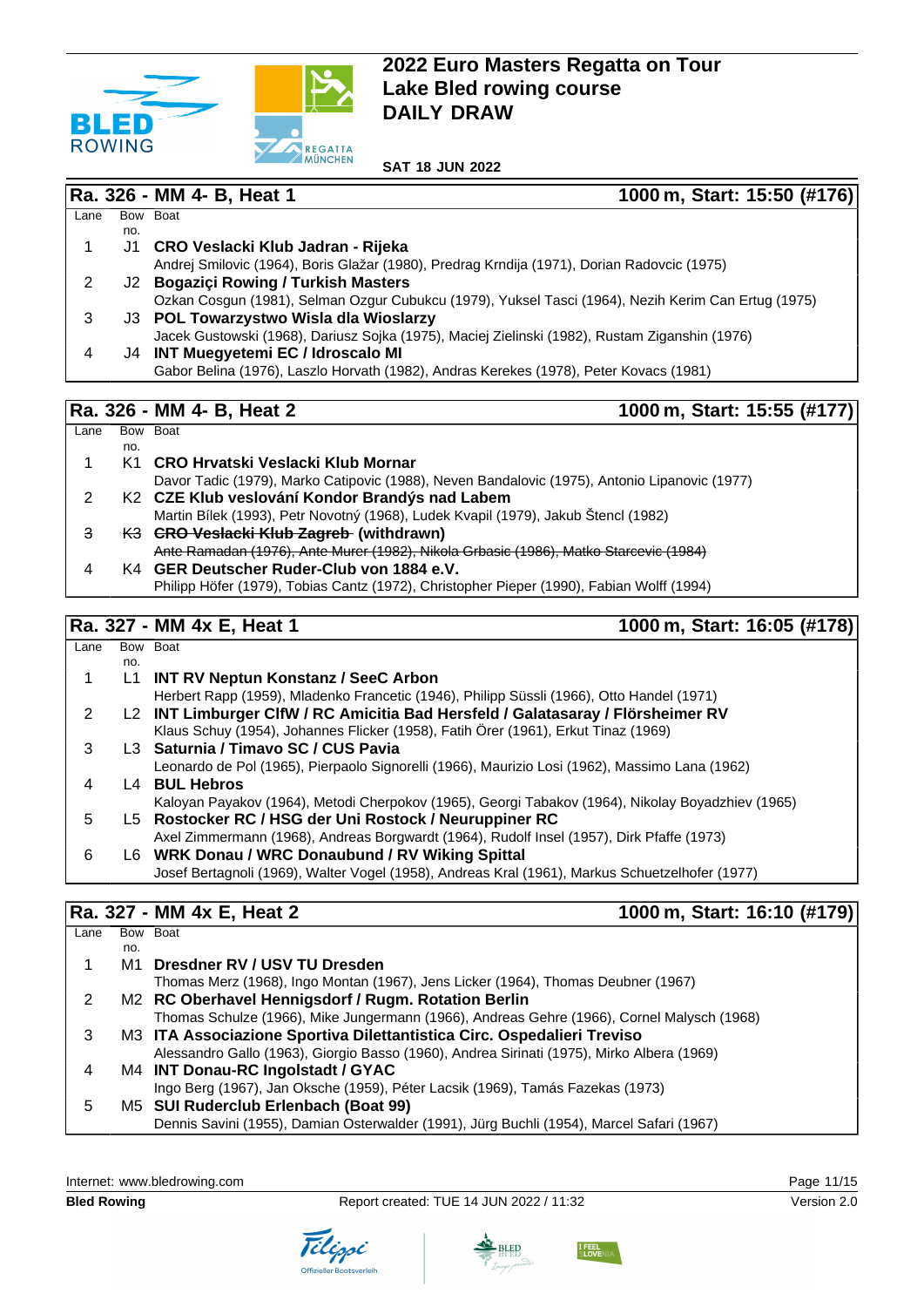

**SAT 18 JUN 2022**

**Ra. 329 - MM 2- H, Heat 1000 m, Start: 16:20 (#180)**

| Lane |     | Bow Boat                                    |  |
|------|-----|---------------------------------------------|--|
|      | no. |                                             |  |
|      |     | N1 HUN Waatz Masters                        |  |
|      |     | Tivadar Nógrádi (1951), Gábor Noé (1951)    |  |
|      |     | N2 TJ Neratovice / TJ Lodní sporty Brno     |  |
|      |     | Jaromír Brunhofer (1954), Jirí Ertel (1949) |  |

## **Ra. 330 - MM 1x F, Heat 1 1000 m, Start: 16:25 (#181)**

|      |     | <b>ו שטוו, ואו ואוויו דעטני</b>                          |
|------|-----|----------------------------------------------------------|
| Lane |     | Bow Boat                                                 |
|      | no. |                                                          |
|      |     | <b>POL Yacht Club Nowa Huta</b>                          |
|      |     | Jacek Wielebnowski (1951)                                |
|      |     | O2 GER Eisenbahnsportverein Schmöckwitz e.V. Abt. Rudern |
|      |     | Wolfgang Eschment (1951)                                 |
| 3    |     | O3 NED Roeivereniging Breda                              |
|      |     | Johan Bielderman (1953)                                  |
| 4    |     | 04 GBR Quintin Boat Club                                 |
|      |     | Peter Meaney (1954)                                      |
| 5    |     | <b>O5 GBR Ardingly Rowing Club</b>                       |
|      |     | Slavo Radosevic (1955)                                   |

# **Ra. 330 - MM 1x F, Heat 2 1000 m, Start: 16:30 (#182)**

| Lane |     | Bow Boat                                           |
|------|-----|----------------------------------------------------|
|      | no. | P1 GER Post-Sportverein e.V. Koblenz               |
|      |     | Wolfgang Bernd (1958)                              |
| 2    |     | P2 GER Sportverein Energie Berlin e.V. Abt. Rudern |
|      |     | Martin Schütze (1958)                              |
| 3    |     | P3 CRO Hrvatski Akademski Veslacki Klub Mladost    |
|      |     | Goran Nuskern (1958)                               |
| 4    |     | P4 GER Rudergesellschaft Wiking e.V., Berlin       |
|      |     | Lukasz Ostrowski (1958)                            |
| 5    |     | P5 SUI Ruderclub Kreuzlingen                       |
|      |     | Paul Stahlberg (1959)                              |

## **Ra. 330 - MM 1x F, Heat 3 1000 m, Start: 16:35 (#183)**

 $Lane$ no. Bow Boat 1 Q1 **FRA Club de l'Aviron de Vichy** Patrick Vassort (1960) 2 Q2 **CZE Veslarský klub Slavia Praha** Jirí Knopp (1960) 3 Q3 **AUT Ruderverein Normannen Klosterneuburg** Franz Reil (1960) 4 Q4 **SRB Veslacki klub Tamiš** Milan Puzic (1961) 5 Q5 **GER SportClub Berlin-Köpenick e.V.** Matthias Andreowsky (1961)





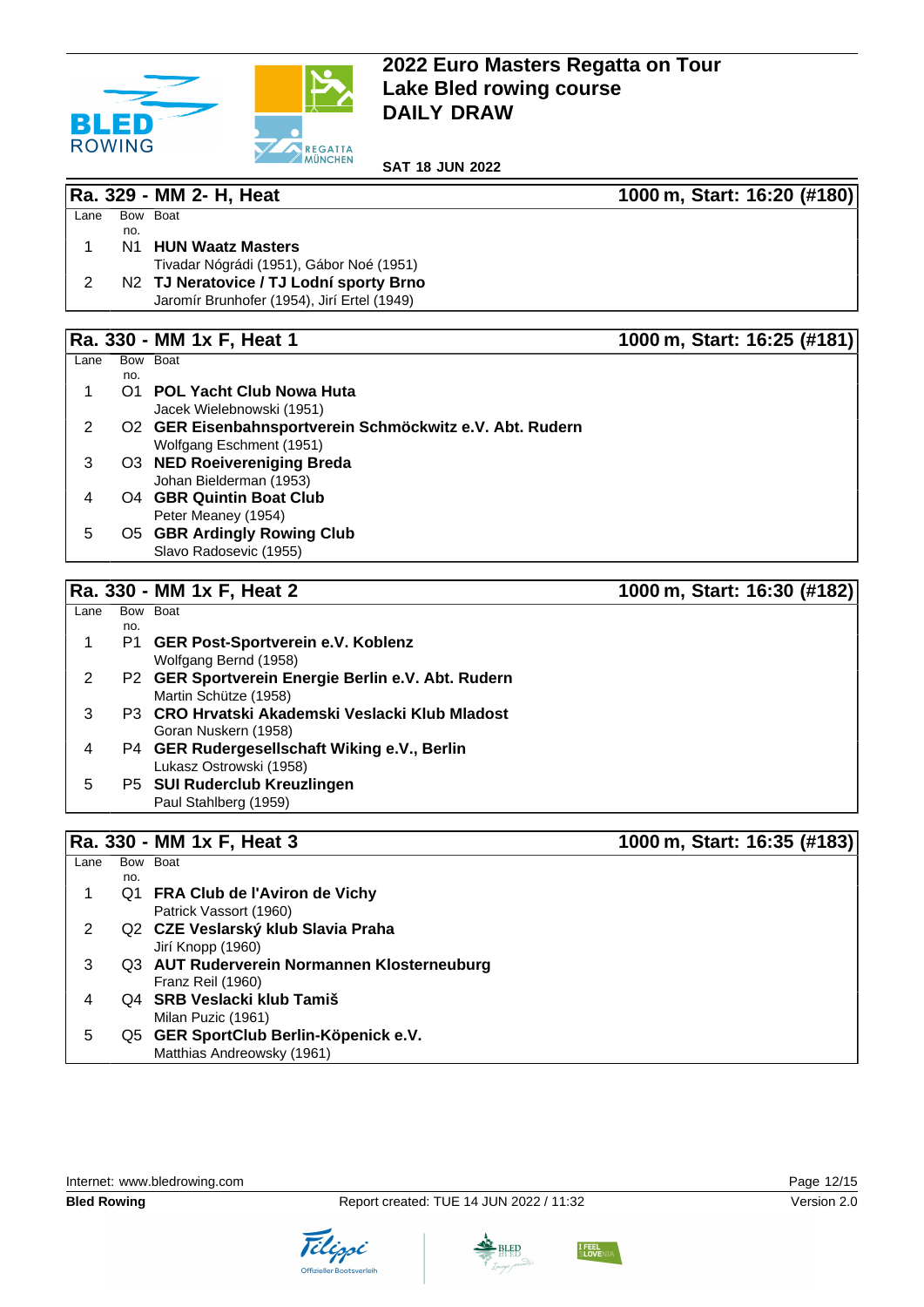

**SAT 18 JUN 2022**

|      |     | Ra. 330 - MM 1x F, Heat 4                                     | 1000 m, Start: 16:40 (#184) |  |
|------|-----|---------------------------------------------------------------|-----------------------------|--|
| Lane |     | Bow Boat                                                      |                             |  |
|      | no. |                                                               |                             |  |
|      | R1  | AUT Ruderverein Nautilus v.1878 Klagenfurt                    |                             |  |
|      |     | Hannes Ploeb (1961)                                           |                             |  |
| 2    |     | R2 POR Associação Desportiva e Cultural Juventude de Cerveira |                             |  |
|      |     | Henrique Baixinho (1961)                                      |                             |  |
| 3    |     | R3 AUT Wiener Ruder Club Donaubund                            |                             |  |
|      |     | Norbert Sollinger (1961)                                      |                             |  |
| 4    |     | R4 HUN EDF-DÉMÁSZ Szeged Vizisport Egyesület                  |                             |  |
|      |     | Tibor Matyasovszki (1962)                                     |                             |  |
|      |     |                                                               |                             |  |
|      |     | <b>Ra. 331 - MLM 1x F, Heat</b>                               | 1000 m, Start: 16:50 (#185) |  |

|     | Bow Boat                                                          |
|-----|-------------------------------------------------------------------|
| no. |                                                                   |
|     | <b>S1 ITA Circolo Canottieri Lazio</b>                            |
|     | Antonio De Palma (1952)                                           |
|     | S <sub>2</sub> GER Schweinfurter Ruder-Club Franken von 1882 e.V. |
|     | Jörg Reinhardt (1960)                                             |
|     | S3 GER Wassersportverein Meppen e.V.                              |
|     | Dieter Friedrich (1961)                                           |
|     | S4 SUI Ruderclub Baden                                            |
|     | Ewald Grobert (1962)                                              |
|     | S5 GER Bremerhavener Ruderverein von 1889 e.V.                    |
|     | Hans-Werner Moye (1962)                                           |
|     |                                                                   |

## **Ra. 332 - MW 4x E, Heat 1 1000 m, Start: 16:55 (#186)**

| Lane |     | Bow Boat                                                                                                |
|------|-----|---------------------------------------------------------------------------------------------------------|
|      | no. |                                                                                                         |
|      | Τ1  | INT Cambridge BC / Linzer RV Ister / 1. Wiener RC LIA                                                   |
|      |     | Margarita Zezza (1957), Ingeborg Stekl (1959), lisa pierce (1959), Vera Kornhoff (1959)                 |
|      |     | T <sub>2</sub> Steiner RC / RC Graz                                                                     |
|      |     | Renate Zechmeister (1961), Andrea Podolsky (1959), Mary Pfneiszl (1966), Ursula Märzendorfer (1961)     |
| 3    |     | T3 VK Slavia Praha / VK Bohemians Praha                                                                 |
|      |     | Michaela Mrhálková (1968), Ivana Varhulíková (1963), Svetlana Horackova (1962), Renata Kratinová (1956) |
| 4    |     | T4 INT Køge RK / Ridley Grad / Roforeningen KVIK                                                        |
|      |     | Anna Karina Gravad (1971), Mai-Britt Bille Nielsen (1960), Lynn Krahulec (1957), Marianne Becker (1962) |
| 5    |     | <b>T5 SUI Ruderclub Erlenbach</b>                                                                       |
|      |     | Dominique Landolt (1964), Susann Landolt (1965), Simone Locher (1972), Monique Rüsch (1949)             |

## **Ra. 332 - MW 4x E, Heat 2 1000 m, Start: 17:00 (#187)**

| Lane |     | Bow Boat                                                                                             |
|------|-----|------------------------------------------------------------------------------------------------------|
|      | no. |                                                                                                      |
|      |     | U1 INT VK Hodonín / WRC Pirat                                                                        |
|      |     | Stanislava Michnova (1959), Adriana Randall (1956), Jarmila Myslikova (1974), Pavla Svitakova (1962) |
| 2    |     | U2 USA All-American Rowing Camp                                                                      |
|      |     | Penny Luong (1973), Kris Anderson (1971), Lyn Wylder (1953), Dorothy Atwood (1955)                   |
| 3    |     | U3 Mortlake AABC / Strathclyde Park RC / Upper Thames                                                |
|      |     | Hillary Cook (1958), Sarah Kell (1966), Ailie Ord (1962), Sarah Pollok-Morris (1970)                 |
| 4    |     | U4 RSA Victoria Lake Rowing Club                                                                     |
|      |     | Gaynor Du Toit (1964), Anne Kilian (1964), Sue Gush (1965), Samantha Johnson (1966)                  |
| 5    |     | U5 ARC Würzburg / RC Aschaffenburg                                                                   |
|      |     | Cornelia Drewitzki (1958), Gesa Kirsch (1968), Astrid Freyeisen (1969), Carola Bösinger (1967)       |
|      |     |                                                                                                      |

Internet: [www.bledrowing.com](http://www.bledrowing.com) **Page 13/15** 





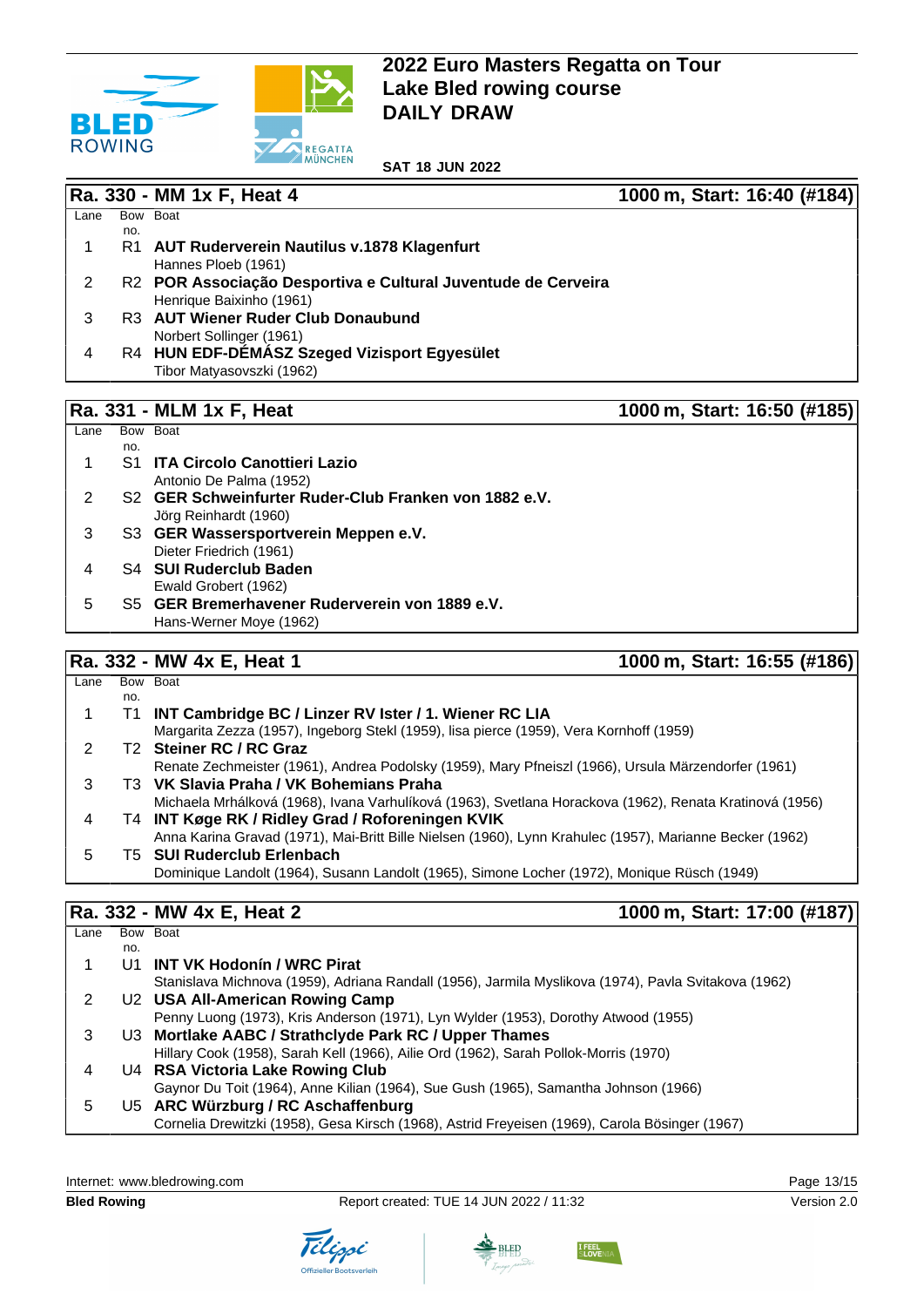

**Ra. 332 - MW 4x E, Heat 3 1000 m, Start: 17:05 (#188)**

|      |     | Ra. 333 - MW 2- C, Heat<br>1000 m, Start: 17:15 (#189                                         |
|------|-----|-----------------------------------------------------------------------------------------------|
|      |     |                                                                                               |
|      |     | Kathrin Geffers (1961), Sabine Smolka (1968), Anett Machoy (1969), Jacqueline Seyfried (1969) |
| 4    |     | V4 Pirnaer RV / Meissner RC Neptun                                                            |
|      |     | Ute Simma (1974), Bettina Siess (1966), Monika Herkert (1964), Franziska Schönborn (1963)     |
| 3    |     | V3 INT RV Wiking Bregenz / SG Wiking / RC Rotsee Luzern                                       |
|      |     | Daniela Biagi (1962), Laura Makovec (1969), Valentina Mosetti (1966), Fulvia Bartole (1969)   |
|      |     | V2 S.G.T. / CC                                                                                |
|      |     | Sabine Winkler (1962), Katja Czerr (1969), Silke Schulze (1967), Berit Becker (1966)          |
|      |     | V1 SV Energie Berlin / RU Arkona Berlin / RC Oberhavel Hennigsdorf                            |
|      | no. |                                                                                               |
| Lane |     | Bow Boat                                                                                      |

| Lane | Bow Boat |                                                  |
|------|----------|--------------------------------------------------|
|      | no.      |                                                  |
|      |          | W1 Budapest EE / EDF-DÉMÁSZ Szeged VSE           |
|      |          | Veronika Néma (1977), Edit Dr. Petrovszki (1970) |
|      |          | W <sub>2</sub> CZE Klub veslaru melnických 1881  |
|      |          | Zuzana Valsova (1972), Pavla Hradecka (1977)     |
|      |          | W3 AUT Erster Wiener Ruderclub LIA               |
|      |          | Karina Zehetner (1977), Fanni Hahn (1978)        |
|      |          |                                                  |

### **Ra. 334 - MM 2x J-M, Heat AK J 1000 m, Start: 17:20 (#190)**

#### Lane Bow Boat no.

| X1 | <b>INT AZS AWF Warszawa / Cambridge BC</b>         |
|----|----------------------------------------------------|
|    | Ireneusz Borkowski (1939), Carlo Zezza (1936)      |
|    | X2 GER Sportverein Energie Berlin e.V. Abt. Rudern |
|    | Dietrich Laak (1940), Hartmut Schreiber (1944)     |

# **Ra. 335 - MM 2- D, Heat 1000 m, Start: 17:25 (#191)**

|      |     | וועם - ביוועו די פטר. האו                    | $1000$ $111, 01011$ . $11.20$ $17.31$ |
|------|-----|----------------------------------------------|---------------------------------------|
| Lane |     | Bow Boat                                     |                                       |
|      | no. |                                              |                                       |
|      | Y1  | CRO Veslacki Klub Jarun                      |                                       |
|      |     | Branko Kuzele (1963), Kerim Mujkic (1962)    |                                       |
|      |     | Y2 INT Csepel EK SE / 1. Wiener RC LIA       |                                       |
|      |     | Attila Fabian (1969), Laszlo Kokas (1967)    |                                       |
|      |     | Y3 VK Zagreb / HAVK Mladost                  |                                       |
|      |     | Mladen Lužaic (1968), Goran Polonji (1969)   |                                       |
|      |     | Y4 Linzer RV Ister / WSV Ottensheim          |                                       |
|      |     | Heimo Hinterer (1965), Harald Hofmann (1973) |                                       |
| 5    |     | Y5 ITA C.U.S. Pavia A.S.D.                   |                                       |
|      |     | Andrea Dellacha (1970), Paolo Carbone (1970) |                                       |

### **Ra. 338 - MM 8+ F, Heat 1000 m, Start: 17:35 (#192)**

| Lane |     | Bow Boat                                                                                                 |
|------|-----|----------------------------------------------------------------------------------------------------------|
|      | no. |                                                                                                          |
|      | Z1  | Masterruderclub Berlin / Bonner RG / SC Berlin-Köpenick                                                  |
|      |     | Jan Gundlach (1961), Uwe Kaletta (1957), Dirk Tobjinski (1957), Thomas Haacke (1961), Matthias Schumann  |
|      |     | (1958), Heiko Schulz (1958), Andreas Ludwig (1959), Matthias Büttner (1957), Cox Pamela Krawczyk (1966)  |
|      |     | Z2 INT RG Wiking / 1. Wiener RC LIA / WRC Donaubund / RV Normannen Klosterneuburg / Csepel               |
|      |     | <b>EK SE</b>                                                                                             |
|      |     | Rainer Wittenhagen (1956), Raimund Haberl (1949), Robert Mosek (1961), Andreas Kral (1961), Fritz Kutmon |
|      |     | (1952), Oliver Lehrer (1965), Attila Fabian (1969), Laszlo Kokas (1967), Cox Hannah Engelmaier (1991)    |
|      |     |                                                                                                          |

Internet: [www.bledrowing.com](http://www.bledrowing.com) **Page 14/15**